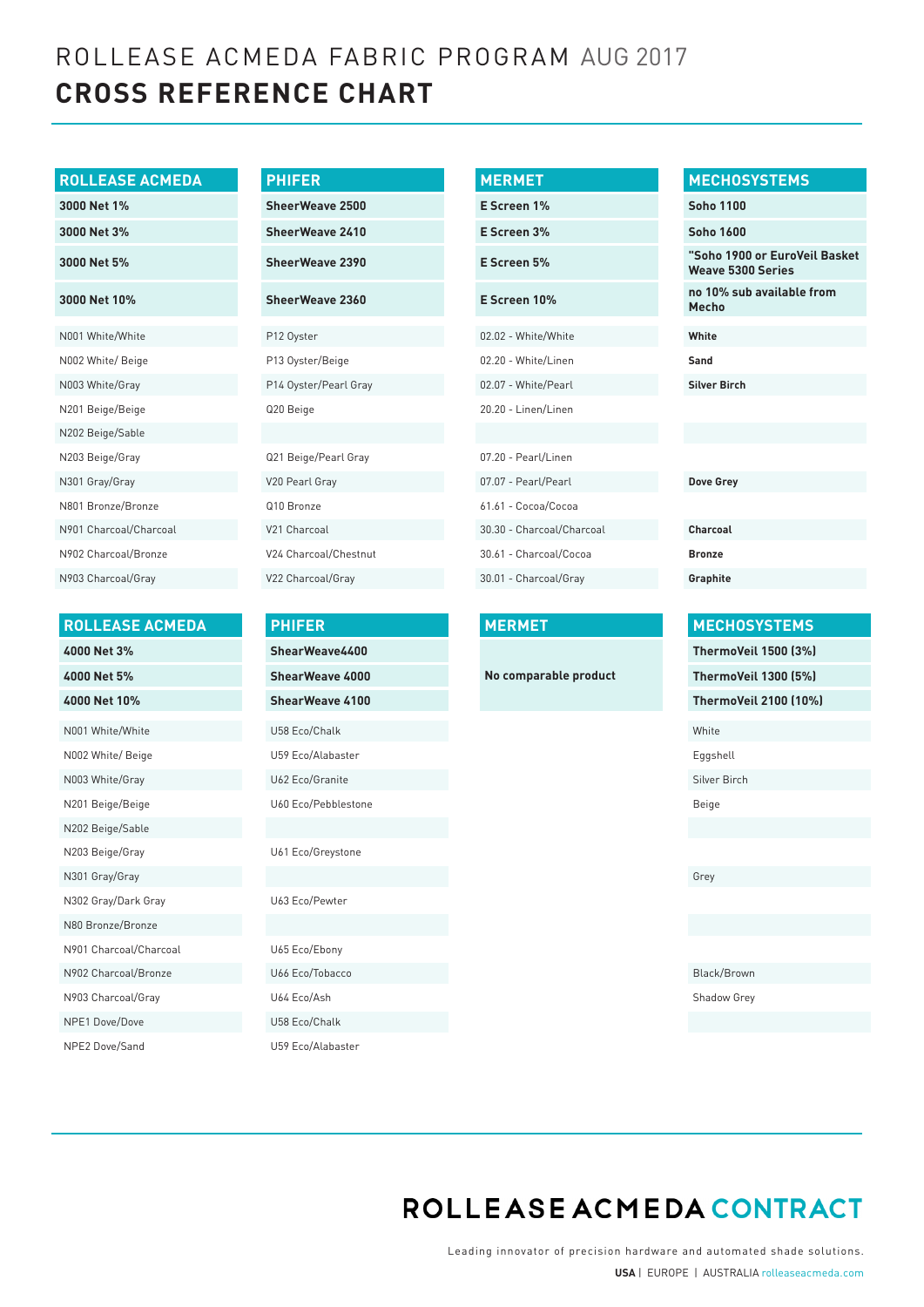## ROLLEASE ACMEDA FABRIC PROGRAM AUG 2017 **CROSS REFERENCE CHART**

### **ROLLEASE ACMEDA PHIFER MERMET MECHOSYSTEMS**

| 3000 HT 3%                 |
|----------------------------|
| 3000 HT 5%                 |
| (we do not have 1% or 10%) |
| HT02 White/Beige           |
|                            |
| HT03 White/Light Gray      |
| HT04 White/Dim Gray        |
| HT08 White/Bronze          |
| <b>HT09 White/Charcoal</b> |

R100 White/White R900 - Charcoal/Charcoal

| <b>ROLLEASE ACMEDA</b>   | <b>PHIFER</b>         | <b>IMERMET</b>        | <b>MECHOS</b>   |
|--------------------------|-----------------------|-----------------------|-----------------|
| 4700 P                   | 4800                  | No comparable product | <b>ThermoVe</b> |
| P001 - White/White       | P <sub>06</sub> Chalk |                       | White/White     |
| P012 - White/Beige/Beige | P07 Alabaster         |                       | Porcelain       |

| P01 Pearl White |  |
|-----------------|--|
|                 |  |
|                 |  |
|                 |  |
| <b>PHIFER</b>   |  |

**3000 HT 3% Phifer 2703**

P13 Oyster/Beige P14 Oyster/Pearl Gray P91 Oyster/Pewter P92 Oyster/Chestnut

| HT09 White/Charcoal    | P28 Oyster/Charcoal |                       |                       |
|------------------------|---------------------|-----------------------|-----------------------|
| <b>ROLLEASE ACMEDA</b> | <b>PHIFER</b>       | <b>I MERMET</b>       | <b>MECHOSYSTEMS</b>   |
| <b>VIEW R</b>          | Phifer 3000         | No comparable product | No comparable product |

**3000 Phifer 2705 COMPARTS INCORPORATE PRODUCT No comparable product No comparable product** 

| <b>PHIFER</b>         |  |
|-----------------------|--|
| 4800                  |  |
| P <sub>06</sub> Chalk |  |
| D07 Alabactor         |  |

| <b>MERMET</b> |                     |  |
|---------------|---------------------|--|
|               | No comparable prodı |  |

## **MECHOSYSTEMS**

**4700 P 4800 No comparable product ThermoVeil 0900**

RR10 - White/White RR13 - White/Light Gray RR23 - Beige/Light Gray RR28 - Beige/Bronze RR82 - Bronze/Sable RR84 - Bronze/Dim Gray RR89 - Bronze/Charcoal 6130 - Cocoa/Charcoal 6130 - Cocoa/Charcoal 6130 - Cocoa/Charcoal

| <b>ROLLEASE ACMEDA</b>  | <b>PHIFER</b>         | <b>MERMET</b>           | <b>MECHOSYSTEMS</b>   |
|-------------------------|-----------------------|-------------------------|-----------------------|
| 3000 RR                 | No comparable product | M Screen 3% (8503)      | No comparable product |
| RR10 - White/White      |                       | 0202 - White/White      |                       |
| RR13 - White/Light Gray |                       | 0207 - White/Pearl      |                       |
| RR23 - Beige/Light Gray |                       | 0720 - Pearl/Linen      |                       |
| RR28 - Beige/Bronze     |                       |                         |                       |
| RR82 - Bronze/Sable     |                       | 3071 - Charcoal/Apricot |                       |
|                         |                       |                         |                       |

- RR90 Charcoal/Charcoal 3030 Charcoal/Charcoal
- RR94 Charcoal/Dim Gray 3001 Charcoal/Gray

# ROLLEASE ACMEDA CONTRACT

Leading innovator of precision hardware and automated shade solutions. **USA** | EUROPE | AUSTRALIA rolleaseacmeda.com